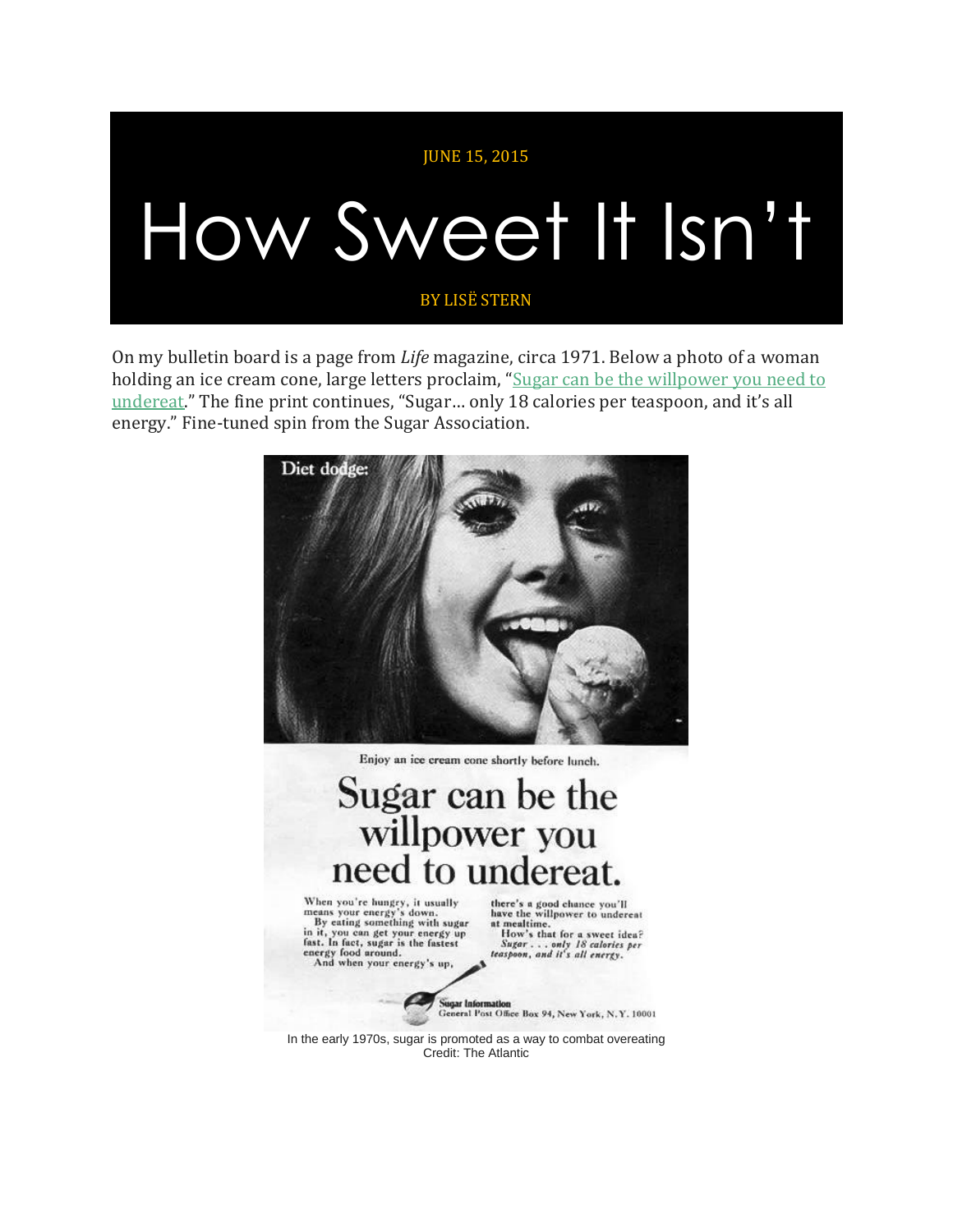In the decades since, various foods and food types have gotten negative press for being unhealthy – fat is bad, sugar is bad, meat is bad, eggs are bad! The Sugar [Association](http://www.sugar.org/sugar-your-diet/balanced-diet/) continues to promote the virtues of its product. "The simple, irrefutable fact is this: Sugar is a healthy part of a diet." (And it seems to have dropped 3 calories along the way, now 15 per teaspoon.) Yet issues with sugar keep surfacing, and resurfacing with increasingly substantial data indicating health problems caused by excessive consumption, especially with the rise of type 2 diabetes and obesity.

On the plus side, while our sugar consumption is significantly higher than it was four decades ago, it's actually gone down slightly in the past few years, as reported in a [2014](http://www.usnews.com/news/blogs/data-mine/2014/02/25/surprise-american-sugar-consumption-is-on-the-decline) article in *US News and World [Report](http://www.usnews.com/news/blogs/data-mine/2014/02/25/surprise-american-sugar-consumption-is-on-the-decline)*. However, it's still too high for our own good. According to the Centers for Disease [Control,](http://www.sugarscience.org/the-growing-concern-of-overconsumption/#.VYuUB_lViko) the average American eats 19.5 teaspoons of sugar per day.

This is two to three times higher than experts advise. In March this year, the World Health Organization released "[Guidelines:](http://www.who.int/mediacentre/news/releases/2015/sugar-guideline/en/) Sugar Intake for Adults and Children," recommending that "adults and children reduce their daily intake of free sugars to less than 10% of their total energy intake. A further reduction to below 5% or roughly 25 grams (6 teaspoons) per day would provide additional health benefits."

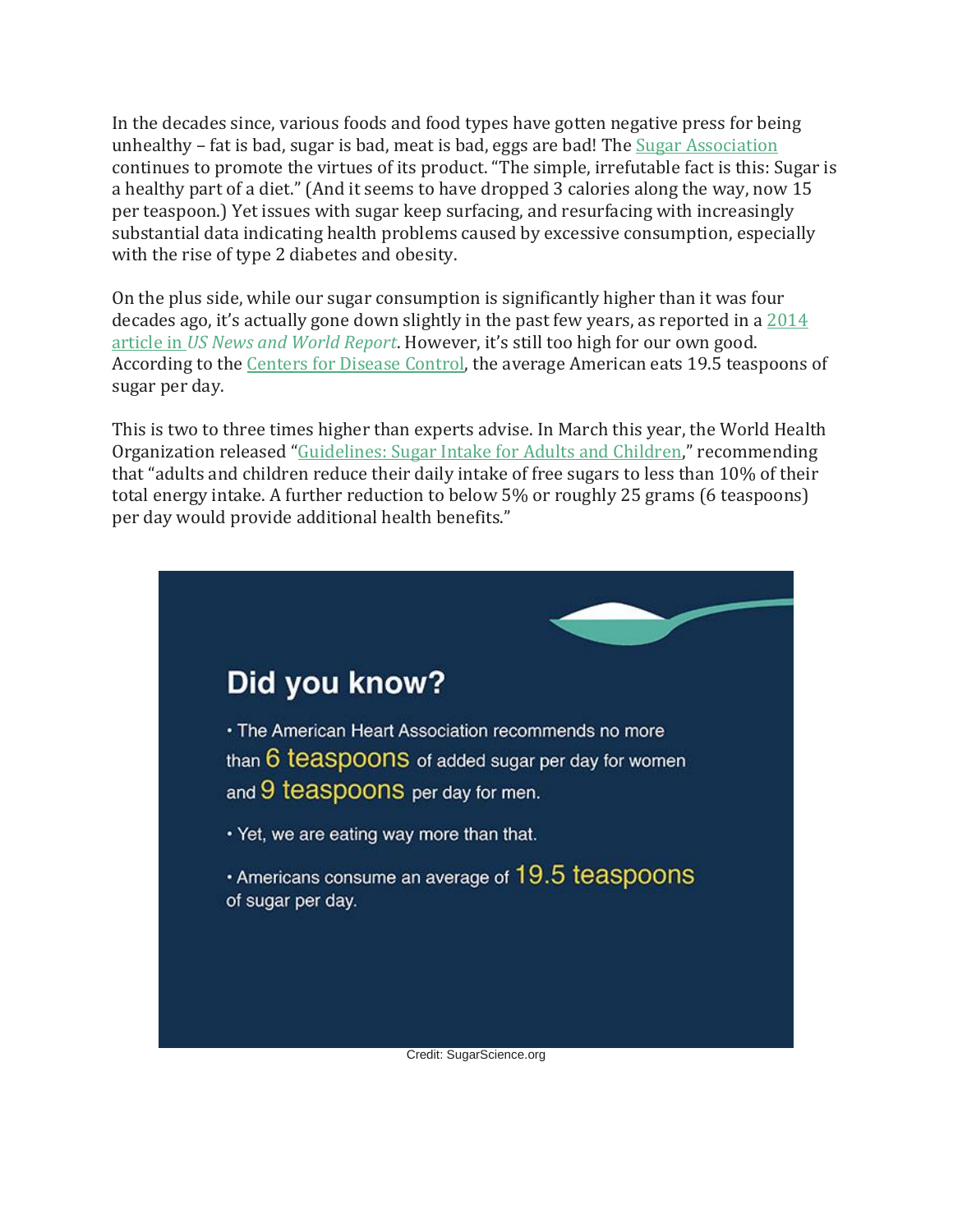"Free" sugars refer to added sugar, that is, sugar that does not occur naturally in a given food. For example, plain yogurt has sugar in it, because milk has naturally occurring sugar. Flavored yogurt has added sugar. Added sugar is usually either table sugar (sucrose) – what we think of as granulated sugar (from sugar cane or beets) – or high fructose corn syrup, the sweetener most commonly used in sweetened beverages.

What attracts us to sugar? Dietitian and Certified Diabetes Educator Alix B. Landman (M.P.H., R.D., C.D.E) runs a nutrition [consulting](http://www.nutritionsmarts.com/) company in Plantation, Florida. Our inclination to the sweet is built in, she says. "Sugar is a pleasure food. On your tongue, you have regions that are centers for flavor. The largest region, the flat part of the tongue, is for sweet. Breast milk is very sweet – it's designed for good uptake of nutrients. Many food compounds keep us coming back for more because they are addictive."

Is sugar, in fact, addictive? Professor Laura Schmidt at the University of California San Francisco School of Medicine researched alcohol addiction before changing her focus to sugar. "Over time I became more and more concerned about the obesity epidemic." Addiction, she says, "has very complex psychological and physiological symptoms. Some of those symptoms qualify sugar. The strongest evidence is around craving. We have pretty good evidence that sugar is a substance people crave, but we just don't have the research yet to say it's addictive."

A longtime outspoken anti-sugar activist is Dr. Robert Lustig, a neuroendocrinologist at the UCSF School of Medicine and author of *Fat [Chance:](http://www.amazon.com/Fat-Chance-Beating-Against-Processed/dp/0142180432) Beating the Odds Against Sugar, [Processed](http://www.amazon.com/Fat-Chance-Beating-Against-Processed/dp/0142180432) Food, Obesity, and Disease*. In a 2013 Tedx talk, "Sugar – the [Elephant](https://www.youtube.com/watch?v=gmC4Rm5cpOI) in the [Kitchen](https://www.youtube.com/watch?v=gmC4Rm5cpOI)," Lustig responds to an ad campaign produced by [Coca-Cola](http://articles.latimes.com/2013/jan/15/business/la-fi-coca-cola-obesity-20130115) that states, "Beating obesity will take action by all of us, based on one simple common sense fact: All calories count. No matter where they come from. Including Coca-Cola and everything else with calories. And if you eat and drink more calories than you burn off, you'll gain weight."



All calories are not created equally, according to Dr. Robert Lustig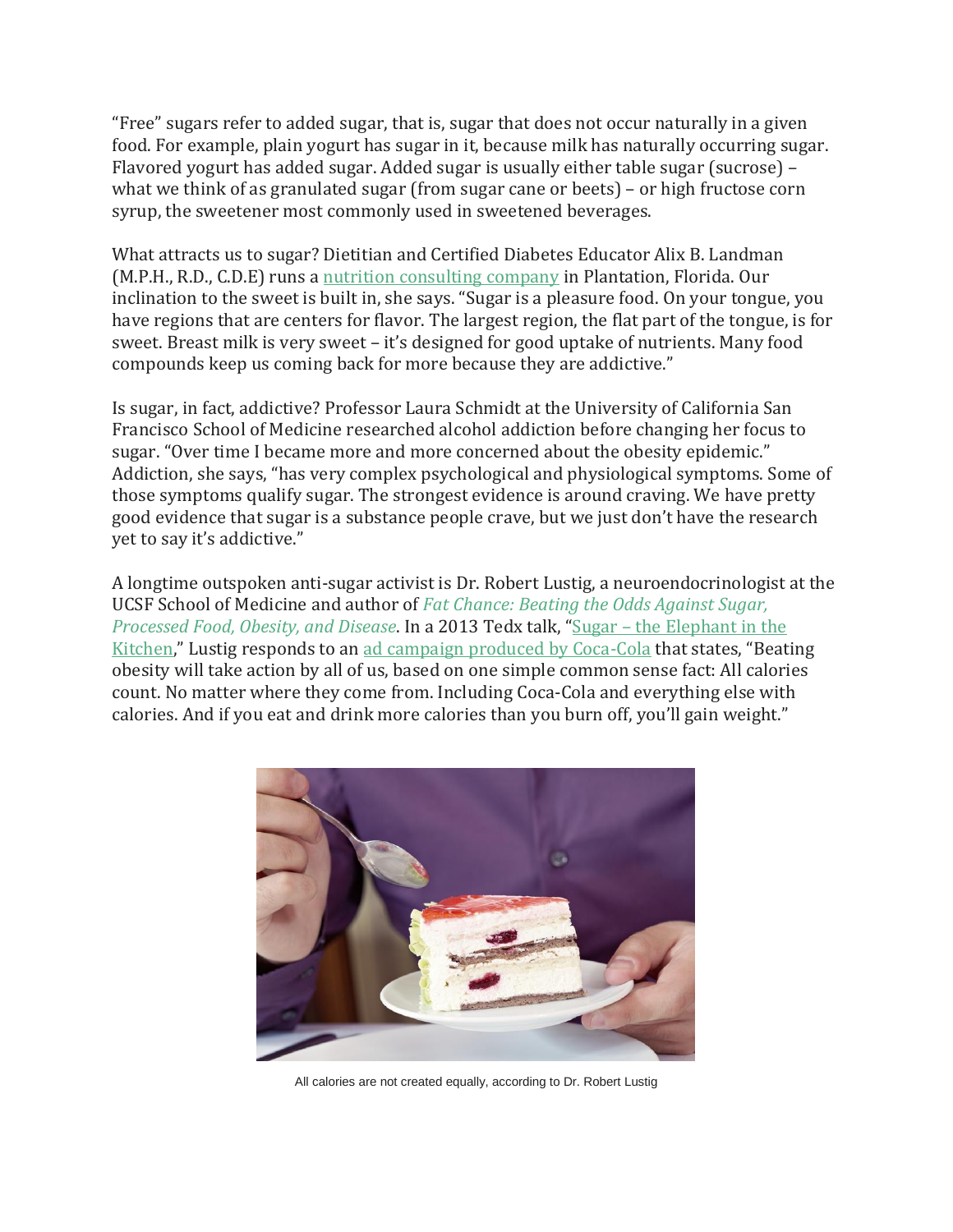"You know what?" Lustig says. "I don't believe in common sense. I believe in data. And the data say something else entirely. What the data says is that some calories cause disease more than others, because different calories are metabolized differently, because a calorie is *not* a calorie. And when you believe a calorie is not a calorie, a whole world opens up. And how to fix this problem becomes very clear."

Cut back on sugar. "Does sugar cause diabetes?" Lustig asks. "Everyone says well, yeah, it's because of the calories, sugar are empty calories, that's the mantra. It is not – absolutely not true. Sugar are toxic calories."

If "toxic" means damaging to our health, than Lustig's assessment is accurate. Cumulative studies, even if dismissed by the sugary beverage industry, support this. A 2007 U.S. [study](http://www.medicalnewstoday.com/releases/64824.php) found a connection between soda consumption and type 2 diabetes. A 2013 [study](http://www.medicalnewstoday.com/articles/259604.php) in the UK indicated that consuming one (12 ounce) can of soda daily increases the potential to develop type 2 diabetes to between 18 and 22 percent.

Yet the Sugar Association continues to promote sugar as essential to good health, and would prefer that such studies and health claims remain unpublicized. In 2009, the American Heart [Association](http://circ.ahajournals.org/content/120/11/1011.full.pdf) released a study that asserted, "High intakes of dietary sugars in the setting of a worldwide pandemic of obesity and cardiovascular disease have heightened concerns about the adverse effects of excessive consumption of sugars."

The Sugar [Association](https://www.crystalsugar.com/news-media/news-archives/news-articles/sugar-association-statement-in-response-to-american-heart-association-scientific-statement-dietary-sugars-intake-and-cardiovascular-health/) responded aggressively, stating that they were "very disappointed that a premier health organization such as the American Heart Association (AHA) would issue a scientific statement titled "Dietary Sugars Intake and Cardiovascular Health" without a higher standard of evidence to support its contentions and therefore mislead the average consumer."



If the population cleaned up its sugar consumption, experts say type 2 diabetes rates would drop by half